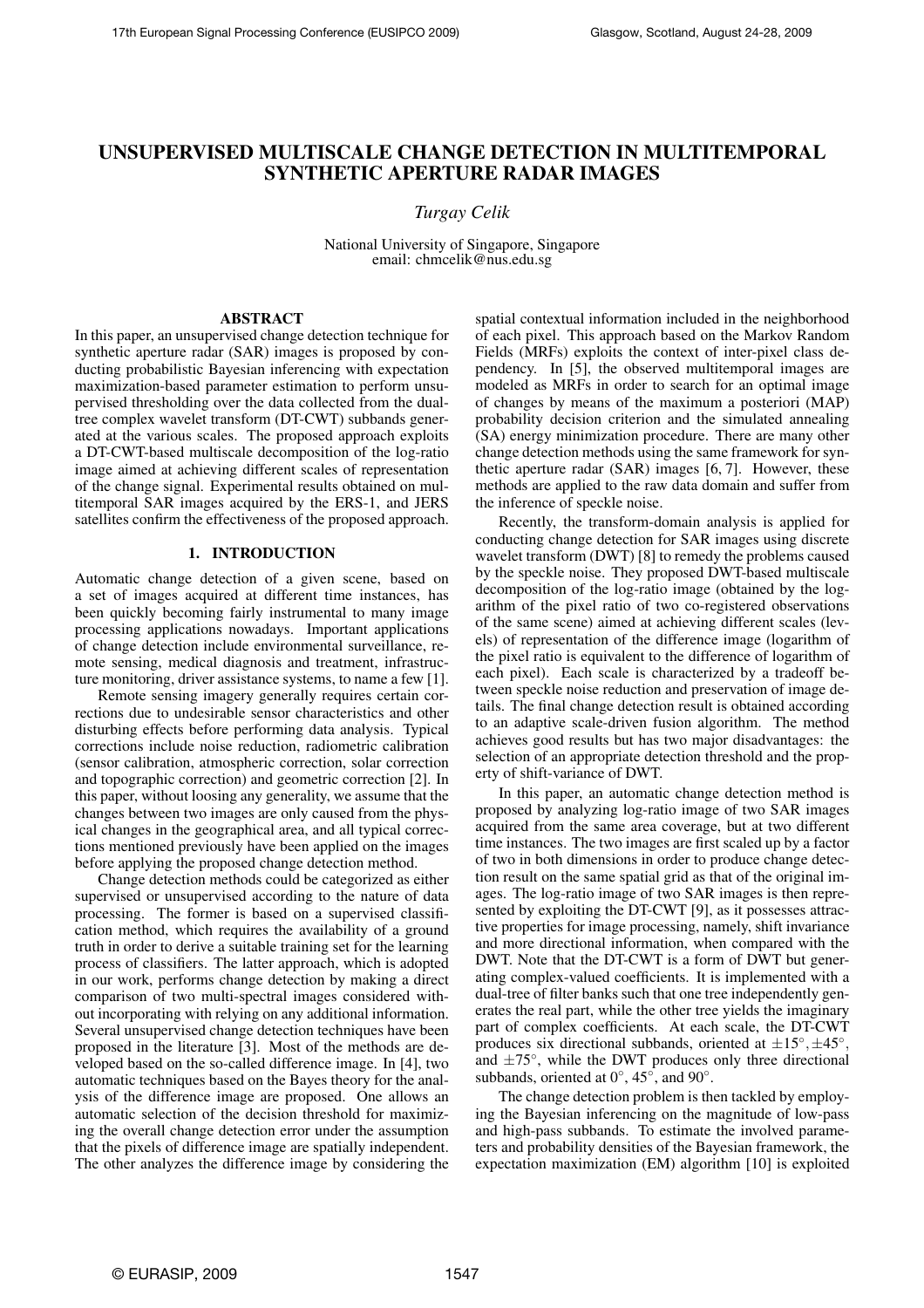

Figure 1: Two-level 1-D dual-tree complex wavelets transform (DT-CWT).

through iterations. Based on the final estimated densities, an unsupervised thresholding process can be established to determine whether it involves a change or no change at each pixel location. The binary mask of final change detection can be formed by eventually merging intra-scale and inter-scale information.

The paper is organized as follows. Section 2 gives a brief review of the DT-CWT. Section 3 describes the proposed multiscale change detection algorithm. Section 4 provides some experimental results of the proposed approach for both noise-free and noisy images. Section 5 concludes the paper.

## 2. COMPLEX WAVELETS

The ordinary DWT is not shift invariant because of the decimation operation exploited in the transform. A small shift in the input signal can cause a very different set of output wavelet coefficients. For that, Kingsbury [9] introduced a new kind of wavelet transform, called the dual-tree complex wavelet transform, that exhibits approximate shift invariant property and improved directional resolution with respect to DWT.

The DT-CWT also yields perfect reconstruction by using two parallel decimated trees with real coefficients. The one-dimensional (1-D) DT-CWT decomposes a signal  $f(x)$ in terms of a complex shifted and dilated mother wavelet  $\psi(x)$  and scaling function  $\phi(x)$ , i.e.,

$$
f(x) = \sum_{l \in \mathbb{Z}} s_{j_0,l} \phi_{j_0,l}(x) + \sum_{j \ge j_0} \sum_{l \in \mathbb{Z}} c_{j,l} \psi_{j,l}(x), \tag{1}
$$

where *j* and *l* refer to the shifts and dilations respectively,  $s_{j_0,l}$  is the scaling coefficient and  $c_{j,l}$  is the complex wavelet coefficient with  $\phi_{j_0,l}(x) = \phi_{j_0,l}^r(x) + \sqrt{-1}\phi_{j_0,l}^i(x)$ , and  $\psi_{j,l}(x) = \psi_{j,l}^r(x) + \sqrt{-1}\psi_{j,l}^i(x)$ . The complex wavelet transform is a combination of two real wavelet transforms; in 1-D, the set  $\{\phi_{j_0,l}^r, \phi_{j_0,l}^i, \psi_{j_0,l}^r, \psi_{j_0,l}^i\}$  forms a tight wavelet frame with two times of redundancy. The real and imaginary parts of the 1-D DT-CWT are computed using separate filter banks with wavelet filters  $h_0$  and  $h_1$  for the real part, and  $g_0$ and  $g_1$  for the imaginary part, as illustrated in Figure 1 [9]. The outputs from the two trees in Figure 1 are interpreted as the real and imaginary parts of the complex coefficients.

Similar to the 1-D DT-CWT, the two-dimensional (2-D) DT-CWT decomposes an 2-D image  $f(x, y)$  through a series



Figure 2: The real (*R*) and imaginary (*I*) parts of the impulse responses of the 2-D DT-CWT filters for the 6 directional subbands: (a)  $R_{-15}$ °; (b)  $R_{-45}$ °; (c)  $R_{-75}$ °; (d)  $R_{+75}$ °; (e) *R*<sub>+45</sub>∘; (f) *R*<sub>+15</sub>∘; (g) *I*<sub>−15°</sub>; (h) *I*<sub>−45°</sub>; (i) *I*<sub>−75°</sub>; (j) *I*<sub>+75°</sub>; (k)  $I_{+45\degree};$  (l)  $I_{+15\degree}.$ 

of dilations and translations of a complex scaling function and six complex wavelet functions  $\psi^{\theta}$ , i.e.,

$$
f(x,y) = \sum_{l \in \mathbb{Z}^2} s_{j_0,l} \phi_{j_0,l}(x,y) + \sum_{b \in \Theta} \sum_{j \ge j_0} \sum_{l \in \mathbb{Z}^2} c_{j,l}^{\Theta} \psi_{j,l}^{\Theta}(x,y). \tag{2}
$$

where  $\theta = {\pm 15^{\circ}, \pm 45^{\circ}, \pm 75^{\circ}}}$  refers to the directionality of the complex wavelet function. The impulse response of six complex wavelets associated with 2-D complex wavelet transform is illustrated in Figure 2. The complex wavelet transform can discriminate between features at positive and negative frequencies. Hence, there are six subbands capturing features along lines at angles of  $\theta =$  $\{\pm 15^\circ, \pm 45^\circ, \pm 75^\circ\}.$ 

### 3. CHANGE DETECTION ALGORITHM

## 3.1 Problem Formulation

Let us consider two SAR images,  $X_1 = \{x_1(i,j) \mid 1 \le i \le n\}$ *I*, 1 ≤ *j* ≤ *J*} and  $\mathbf{X}_2 = \{x_2(i, j) | 1 \le i \le j, 1 \le j \le J\}$ , with a size of  $I \times J$  each acquired at the same geographical area but at two different time instances,  $t_1$  and  $t_2$ , respectively. Let us further assume that such images have been registered with respect to each other [11,12] and that the possible differences due to the light and atmospheric conditions at the two time instances have been corrected [13]. Let  $\Omega = \{w_c, w_u\}$  be the set of classes associated with changed (denoted by *wc*) and unchanged (denoted by  $w_u$ ) pixels on the images  $X_1$  and  $X_2$ .

The decomposition of a 2-D signal by DT-CWT produces one complex-valued low-pass (approximation) subband and six complex-valued high-pass (detail) subbands at each level of decomposition. Let *S*-level decomposition of 2-D signal **X** of size  $I \times J$  produces the complex-valued low-pass and high-pass subbands, and the magnitude of these subbands are denoted as  $\mathbf{L}_{s}^{\mathbf{X}} = \{l_{s}^{\mathbf{X}}(i,j) | 1 \leq i \leq I/2^{s}, 1 \leq i \leq J/2^{s}\}\$ and  $\mathbf{H}_{\theta,s}^{\mathbf{X}} = \{ h_{\theta,s}^{\mathbf{X}}(i,j) \mid 1 \leq i \leq I/2^s, 1 \leq i \leq J/2^s \}, \ \theta =$  $\pm 15^\circ, \pm 45^\circ, \pm 75^\circ$  and  $s = 1, \ldots, S$ , respectively. That is,  $L_s^X$ and  $\mathbf{H}_{\theta,s}^{\mathbf{X}}$  are real-valued 2-D signal, representing the magnitude of complex-valued low-pass and high-pass subbands at a specific scale *s*, respectively.

#### 3.2 Architecture of the Proposed Algorithm

The flowchart of the proposed multiscale change detection algorithm is given in Figure 3 and described as follows. Be-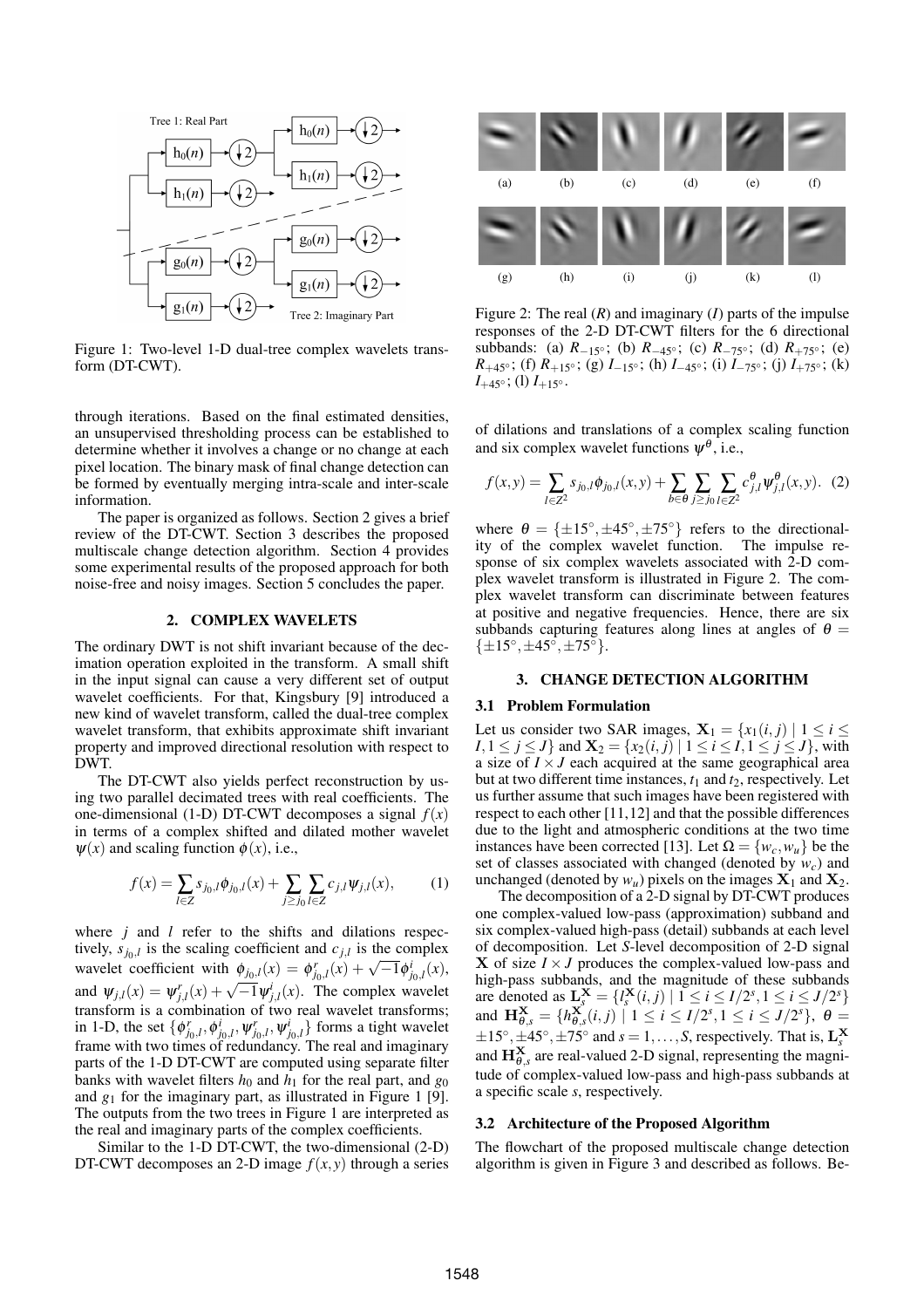

Figure 3: Proposed multiscale change detection algorithm.

cause of the decimation operation in DT-CWT decomposition, the size of subbands at the finest resolution (i.e.,  $S = 1$ ) is  $I/2 \times J/2$ . In order to create a change detection mask with the same size of that input images, firstly, the two input images,  $X_1$  and  $X_2$ , are scaled up by a factor of 2 in both dimensions. To enhance low-intensity pixels, the ratio image is usually expressed in a logarithmic scale, resulting in the absolute valued log-ratio image X*<sup>r</sup>*

$$
\mathbf{X}_r = \left| \log \frac{\mathbf{X}_1}{\mathbf{X}_2} \right| = |\log \mathbf{X}_1 - \log \mathbf{X}_2| \tag{3}
$$

where  $\log$  stands for natural-logarithm.  $X_r$  is decomposed by the DT-CWT up to scale *S*. At each scale  $s, s = 1, 2, \ldots, S$ , one complex-valued low-pass and six complex-valued highpass subbands are generated, and the magnitude at each pixel of these subbands are computed and collectively denoted by  $\mathbf{L}_{s}^{\mathbf{X}_{r}}$  and  $\mathbf{H}_{\theta,s}^{\mathbf{X}_{r}}$ , respectively, where  $\theta \in {\{\pm 15^{\circ}, \pm 45^{\circ}, \pm 75^{\circ}\}}$ . In order to detect changed pixels in high-pass subbands we define a new statistics which is the average of magnitudes of high-pass subbands, i.e.,

$$
\mathbf{H}_{s}^{\mathbf{X}_{r}} = \frac{1}{6} \sum_{\forall \theta} \mathbf{H}_{\theta, s}^{\mathbf{X}_{r}}.
$$
 (4)

 $\mathbf{L}_s^{\mathbf{X}_r}$  and  $\mathbf{H}_s^{\mathbf{X}_r}$  can be viewed as 2-D random fields holding information on change pixels in low-pass and highpass subbands at specific scale *s*, respectively. For the

ease of mathematical notation, we represent  $\mathbf{L}_{s}^{\mathbf{X}_{r}} = \mathbf{D}_{l,s}$  ${d_{l,s}(i, j) \mid 1 \le i \le I/2^s, 1 \le i \le J/2^s}$  and  $\mathbf{H}_{s}^{\mathbf{X}_r} = \mathbf{D}_{h,s} =$  ${d_{h,s}(i,j) \mid 1 \le i \le I/2^s, 1 \le i \le J/2^s}.$  Unlike the classical unsupervised methods used in the remote sensing applications, Bayesian inferencing approach is proposed in this paper. Our final goal is to decide whether each pixel of  $X_2$  took at a later time instance is different from that of  $X_1$  acquired earlier; this binary decision process is conducted on the random fields  $D_{l,s}$  and  $D_{h,s}$ . That is, the entire issue boils down to discriminating each coefficient of  $D_{l,s}$  and  $D_{h,s}$  into one of the two opposite classes,  $w_c$  or  $w_u$ , representing the involved pixel is changed or unchanged, respectively.

For this purpose the main problem to be solved is the estimation of a posterior probability density functions  $p(d_{k,s}(i, j)|w_c)$  and  $p(d_{k,s}(i, j)|w_u)$  and the a priori probabilities  $P(w_c)$  and  $P(w_u)$  of the classes  $w_c$  and  $w_u$ , respectively [4], where  $k = \{l, h\}$ . We assume that the probability density function  $p(d_{k,s}(i, j))$  computed on the pixel values of the  $D_{ks}$  can be modelled as a mixture density distribution consisting of two density distribution components, i.e.,

$$
p(d_{k,s}(i,j)) = p(d_{k,s}(i,j)|w_c)P(w_c) + p(d_{k,s}(i,j)|w_u)P(w_u),
$$
\n(5)  
\nwhere  $P(w_c) + P(w_u) = 1$ . It is assumed that  $p(d_{k,s}(i,j)|w_c)$   
\nand  $p(d_{k,s}(i,j)|w_u)$  can be modelled by the Gaussian dis-  
\ntributions. In this manner, the density function associated  
\nwith the class  $w_c$  can be described by the mean  $\mu_{c,k,s}$  and  
\nthe variance  $\sigma_{c,k,s}^2$ , and likewise the mean  $\mu_{u,k,s}$  and the vari-  
\nance  $\sigma_{u,k,s}^2$  for the class  $w_u$ . Now, the whole issue becomes

ance  $\mathbf{o}_{u,k,s}$  for the class  $w_u$ . Now, the whole issue becomes how to estimate the values of these parameters and the abovementioned a priori probabilities. In several problems, these terms are estimated by using supervised approaches that require the availability of a training set. In our work, an unsupervised approach is proposed instead, which exploits the expectation maximization (EM) algorithm [10], as follows.

The EM algorithm is a general approach used to conduct the maximum likelihood estimation for tackling incompletedata problems, and it is an iterative process. In each iteration, it consists of two steps: expectation step and maximization step, which are iterated until the convergence is reached. The expectation step is computed with respect to the unknown underlying variables, using the current estimates of the parameters, and is conditioned by the observations [10]; that is, ¡ ¢

$$
v_{c,k,s}^{(t)}(i,j) = \frac{p^{(t)}\left(d_{k,s}(i,j)|w_c\right)}{p^{(t)}(d_{k,s}(i,j))}
$$
(6)

$$
P^{(t+1)}(w_c) = \frac{\sum_{i=1}^{I/2^s} \sum_{j=1}^{J/2^s} P^{(t)}(w_c) v_{c,k,s}^{(t)}(i,j)}{I/2^s \times J/2^s}
$$
(7)

$$
P^{(t+1)}(w_u) = 1 - P^{(t+1)}(w_c).
$$
 (8)

On the other hand, the maximization step provides new estimates of the parameters [10] for the distributions as

$$
\mu_{c,k,s}^{(t+1)} = \frac{\sum\limits_{i=1}^{I/2^s} \sum\limits_{j=1}^{J/2^s} v_{c,k,s}^{(t)}(i,j) d_{k,s}(i,j)}{\sum\limits_{i=1}^{I/2^s} \sum\limits_{j=1}^{J/2^s} v_{c,k,s}^{(t)}(i,j)}
$$
(9)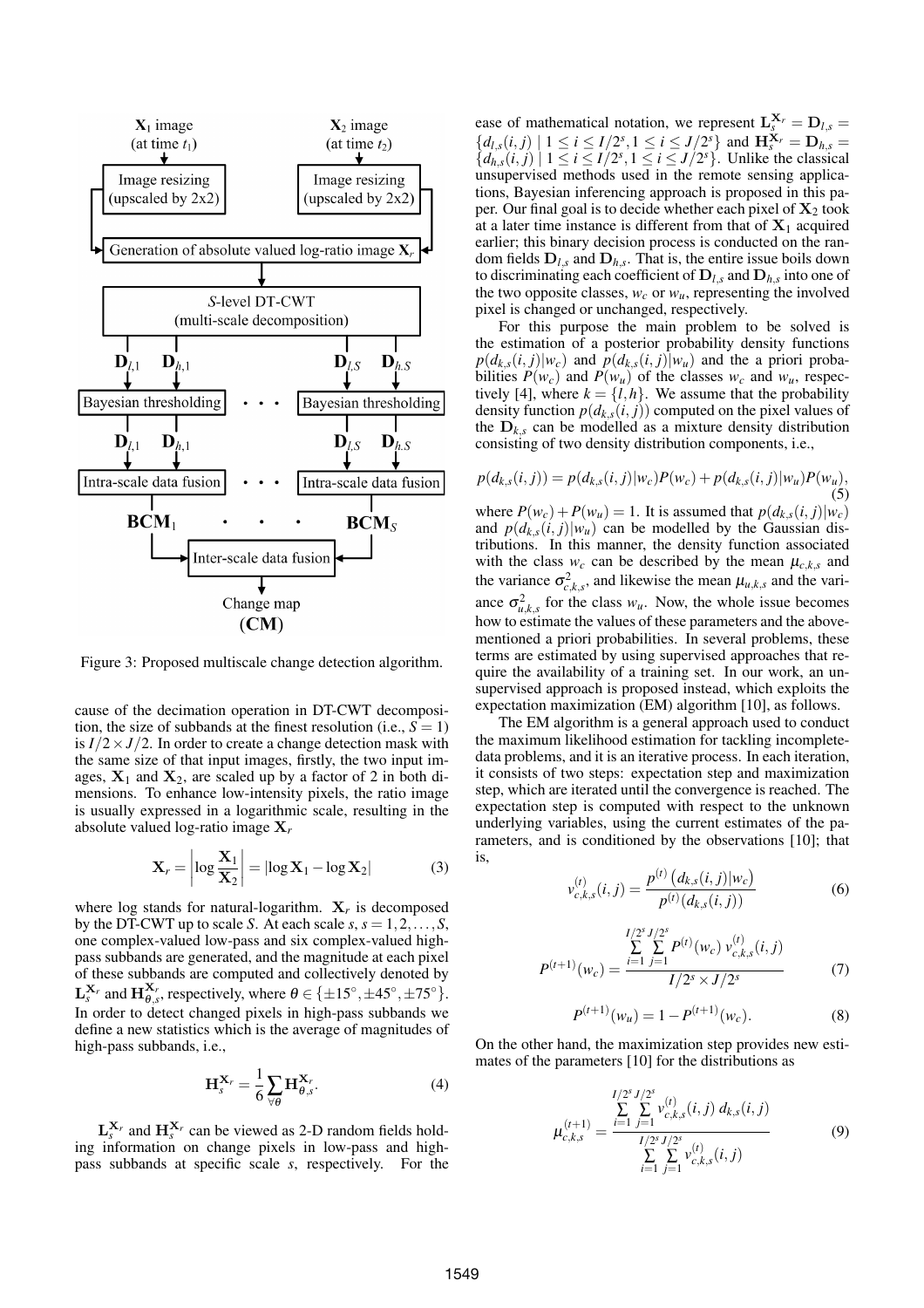$$
(\sigma_{c,k,s}^2)^{(t+1)} = \frac{\sum\limits_{i=1}^{I/2^s} \sum\limits_{j=1}^{J/2^s} v_{c,k,s}^{(t)}(i,j) \left(d_{k,s}(i,j) - \mu_{c,k,s}^{(t)}\right)^2}{\sum\limits_{i=1}^{I/2^s} \sum\limits_{j=1}^{J/2^s} v_{c,k,s}^{(t)}(i,j)} \tag{10}
$$

$$
v_{u,k,s}^{(t)}(i,j) = \frac{p^{(t)}(d_{k,s}(i,j)|w_u)}{p^{(t)}(d_{k,s}(i,j))}
$$
(11)

$$
\mu_{u,k,s}^{(t+1)} = \frac{\sum\limits_{i=1}^{I/2^s} \sum\limits_{j=1}^{J/2^s} v_{u,k,s}^{(t)}(i,j) d_{k,s}(i,j)}{\sum\limits_{i=1}^{I/2^s} \sum\limits_{j=1}^{J/2^s} v_{u,k,s}^{(t)}(i,j)}
$$
(12)

$$
(\sigma_{u,k,s}^2)^{(k+1)} = \frac{\sum\limits_{i=1}^{I/2^s} \sum\limits_{j=1}^{J/2^s} v_{u,k,s}^{(t)}(i,j) \left(d_{k,s}(i,j) - \mu_{u,k,s}^{(t)}\right)^2}{\sum\limits_{i=1}^{I/2^s} \sum\limits_{j=1}^{J/2^s} v_{u,k,s}^{(t)}(i,j)} \tag{13}
$$

where the superscripts  $(t)$  and  $(t+1)$  denote the iteration index.

After all parameters are estimated through iterations using (6) through (13), together with an assumption that the inter-pixels are independent, each pixel  $d_{k,s}(i, j)$  will be assigned into one of the two classes:  $w_c$  or  $w_u$ . According to the Bayes rule, the minimization of the total decision error can be achieved by maximizing the conditional posteriori probability. Therefore, each pixel at the coordinate  $(i, j)$  is going to be labelled with one of the two classes,  $w_c$  and  $w_u$ , according to

$$
C_{k,s}(i,j) = \underset{w_i \in \{w_c, w_u\}}{\text{argmax}} \left\{ P\left(w_i | d_{k,s}(i,j)\right) \right\}
$$

$$
= \underset{w_i \in \{w_c, w_u\}}{\text{argmax}} \left\{ \frac{P\left(w_i\right) \, p\left(d_{k,s}(i,j) \, | w_i\right)}{p\left(d_{k,s}(i,j)\right)} \right\}. \tag{14}
$$

Using (14), a binary image (or mask)  $B_{k,s} =$  $b_{k,s}(i,j) \mid 1 \leq i \leq I/2^s, 1 \leq j \leq J/2^s$ can be created for each  $k \in \{l, h\}$  at the scale *s*, in which '1' indicates that the corresponding pixel location involves a change, whereas '0' involving no changes. This process can be viewed as unsupervised thresholding according to

$$
b_{k,s}(i,j) = \begin{cases} 1, & \frac{p(d_{k,s}(i,j)|w_c)}{p(d_{k,s}(i,j)|w_u)} \ge \frac{P(w_u)}{P(w_c)}; \\ 0, & \text{otherwise.} \end{cases}
$$
(15)

Based on all B*k*,*<sup>s</sup>* , the total change mask, BCM*<sup>s</sup>* , at scale *s* is generated by performing intra-scale data fusion; i.e.,

$$
BCM_s = B_{l,s} | B_{h,s}
$$
 (16)

where | performs binary union operations. In Figure 4, a set of two co-registered ERS-1 SAR images of a rice plantation in Java Island, Indonesia,  $X_1$  and  $X_2$ , are used to demonstrate the performance of the change mask generation by the proposed algorithm at scale  $s = 1$  according to (15) and (16). The resultant change mask at  $s = 1$  shown in Figure 4 (f) is produced according to the (16) by combining change masks  $B_{l,1}$  and  $B_{h,1}$ .

The same set of two input SAR images as shown in Figure 4 (a)-(b) are used to demonstrate the performance of the



Figure 4: Change detection mask generation at scale  $s = 1$ : (a)  $X_1$ , (b)  $X_2$ , (c)  $X_r$ , (d)  $B_{h,1}$ , (e)  $B_{l,1}$ , and (f)  $\text{BCM}_1$ .



Figure 5: Change detection conducted in three scales and the resulted change masks for satellite images shown in Figure 4 (a)-(b): (a) change detection mask yielded at scale 1,  $\text{BCM}_1$ , (b) change detection mask yielded at scale 2, BCM2, (c) change detection mask yielded at scale 3, BCM3, and (d) the change detection mask, CM, resulted by merging all three binary masks according to (17).

change detection generated by (16) at different scales, i.e., *s* = 1 (Figure 5 (a)),  $s = 2$  (Figure 5 (b)), and  $s = 3$  (Figure 5 (c)). It is further noticed from Figs. 5 (a)-(c) that finer resolution tends to yield more false detections. This phenomenon can be effectively overcome by jointly considering all the binary change masks across all scales. The main reason for this is that any noticeable change should be detected in coarser resolution too. Based on this intuition, the final change mask can be generated by conducting the inter-scale data fusion; i.e.,

$$
CM = \bigcap_{s=1}^{S} \Phi(BCM_s)
$$
 (17)

where *S* is the total number of scales used,  $\bigcap$  performs binary AND operations, and  $\Phi(\text{BCM}_s)$  is an interpolation function which upscales  $\text{BCM}_s$  by a factor of  $2^{s-1}$  in each dimension simply using nearest-neighbor interpolation. Figure 5 (d) shows the final merged change mask CM based on (17).

#### 4. EXPERIMENTAL RESULTS

We have applied the proposed method on different types of SAR images. Three scales (i.e.,  $S = 3$ ) are used in DT-CWT